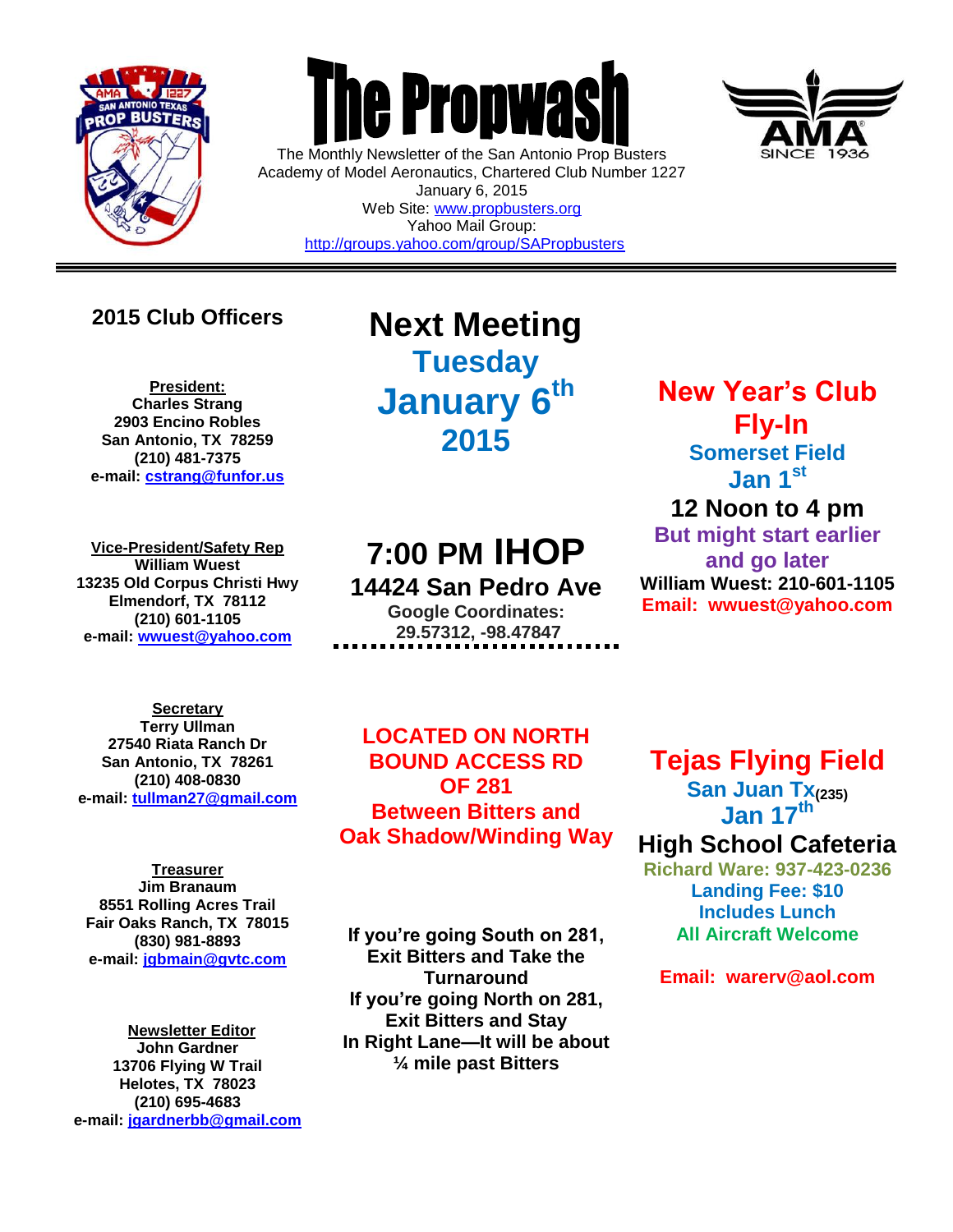**Date:** 12/2/2014, 7:03 PM The meeting of the Prop Busters was called to order by Charles Strang, at IHOP, 14424 San Pedro Ave, just north of Bitters on 281.

**Visitors:** Burf Tunnel, he moved here from Southern California; and Sarah Gregory, wife of Mike Gregory

The November meeting minutes were approved without revision.

**President:** Charles welcomed everyone.

#### **Vice President/Safety Officer:**

"Crash" commented that even though it has cooled down, everyone needs to stay hydrated, use sun screen, sun glasses and a hat. Also as the temperature cools off, so does battery performance. Be sure to check your batteries before flying, but especially in colder weather.

**Secretary:** Terry mentioned to let him know your name and raffle prize for the minutes.

**Treasurer:** Jim reported the various expenses, income, and account balances for November. He also went over the proposed budget for next year. If you need details contact Jim.

#### **Early Bird Raffle: Robert Jarzombek-** Fuel

**Membership:** Rick Storm reported no new members, but **Burf Tunnell** announced he was planning to join. Burf arrived in San Antonio from Southern California. He flies and builds scale aircraft. Although he sometimes assembles ARFs, he always modifies them. He flies a 1/6

scale DR-I Tri-plane and favors a right hand pattern, so he'll have to adjust take-off and landings for the predominate south east winds at Somerset. With dues in hand, everyone present approved Burf's membership.

**Newsletter:** Standing order for the newsletter is that free ads and articles of interest for the newsletter need to be submitted by members to **John Gardner** by the  $17<sup>th</sup>$ .

#### **Old Business:**

**Field Improvements** are continuing. The new restroom is in working order, and the old facility has been closed. A temporary ramp has been furnished by the Sustalas and it will be replaced with a different ramp next year. About half the T-post have been turned around and the electric gate has been installed. Jim reminded everyone that power to the **electric fence is always ON**. If you need to get to the fly over area, **use the wire fence HOT GATE**, grasp only the **plastic handle** on the Top wire, unhook that line and hang it on the hook of the corresponding T post to the right. Do the same for the Middle and Bottom wires. Reverse to close the HOT GATE. **Be careful not to get shocked! If in doubt, get help!**

There are still items to finish or improve. Work items include: 1. Install tie downs for the new restroom building, skirting, and insulate exposed piping. 2. Use the tractor to pull the remaining T posts that need to be turned in the proper direction, and install new insulators. 3. Add shelves to the shed to keep smaller items off the ground.

**SA Best: No Update: Charles was** contacted in September by John Cutshaw of SA Best explaining that they have developed **"RC Wing Competition"** that challenges students to come up with "different wing designs" for a **40 size trainer**. Each wing design is to be flown for the competition. They are requesting **assistance of four to eight RC pilots** to fly the trainers with the various wing designs over **Saturday and Sunday, in May, in Hondo**. There will be more information as the event draws near and the date, time, and details are established.

#### **New Business:**

**Next year's officers:** With the exception of Vice President, all other officers agreed to continue. **Willie Wuest** agreed to nomination for **Vice President**. With no other nominees, **Willie** was elected as **VP** and **all other officers were reenlisted**.

**Freeze Fly" December 13-14: Willie Wuest** and **Mike Gregory** reminded all present that a **workday** was needed for the Saturday following the meeting to prepare for the event. They described the event as having fun-fly competitive events along with the inclusion of RC boat runs in the pond, a BBQ chicken lunch, with vendors and attendees from local and distant cities. They planned for night flying and had contacted the neighbor to ensure there wouldn't be a problem. There was mention of professional pictures to be taken and posting on RC Flight Deck. They also announced that there was a \$15 landing fee and asked for club funding of the event, which had been previously thought by many to be simply a free and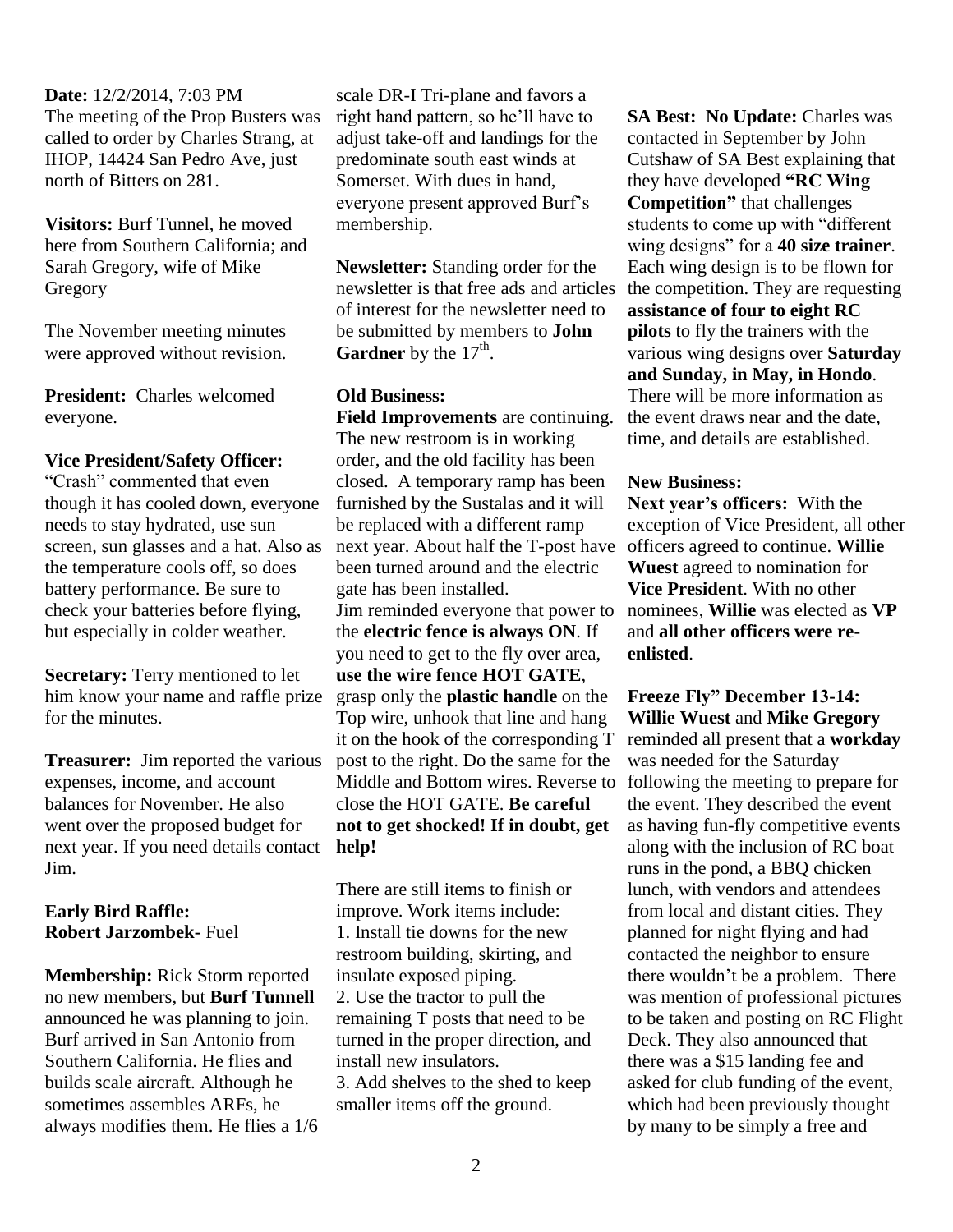informal open gathering of interested **Hansel Wells**-Fuel, Micro Quad area pilots.

This brought up a discussion of budget, the last minute need of funding for food, fuel, and the need of \$185 commitment to rent a light tower for night flying. Discussion ensued concerning the initial request for funds ranging from \$300-\$400, with the need for 20-27 pilots needed **Willie Wuest**-Foam, Sky-Go to break even, balanced with concerns for weather diminishing the turnout. This brought up discussion of how to develop a proper budget, the need of a budget request well in advance of an event, and other details. Ultimately, a vote by those present **approved a budget of \$385**.

**Comments:** Based on this experience and comments, Jim Branaum and Ray Murry will pursue development of a guideline for budgeting and approving future event budgets.

#### **MODEL OF THE MONTH**: None

#### **CRASH DUMMY:**

**Humberto Perez** was once again nominated for extreme 3D flying his 103 inch Extra 300 low and doing a waterfall downwind when it ended up hard landing on the dam of the pond. It would have been fine, but it tried to "mount" a log on the dam, turning the plane into "pick-upsticks". There were mentions of other near crashes by Bob Severance and Mike Gregory, but evidence was too sketchy.

**Humberto is the proud collector of another Crash Dummy.**

**The Christmas Raffle: "Crash" donated a "Sky-go" foamy kit and Cliff Stewart donated a Building Board**

**Copter** 

**Charles Strang**-Spectrum 6 Ch rec'r, Xacto knife, fuel tubing, canopy glue **Sidney Hipp**-Servo, stand, wheels **"Crash" Siegel**-Rubber bands, screws, dbl sided tape, CA hinges, wheels, screws, fuel tubing airplane **Terry Ullman**-Cell balancer **Mark Blackmer**-Dead center tool, dbl sided tape, hinges **Jim Branaum**-DXi-6 radio set **Jerry Giles**-Fuel pump, foam **Pat Flores**-MonoKote **Rick Storm**-dbl sided tape **Robert Jarzombek**-Motor mount, blind nuts, wheels

**Bob Severance**-fuel line, building board

Adjourned 8:20 PM Submitted by Secretary: Terry Ullman

**Special Note: When Locking the Gate**  The following SAPB members have **at the Cattle Guard, Run the lock through Only the End Most links of the chain.** 

**The new fence charger is in place and the fence is HOT, do not get shocked. If you need to get to the fly over area, 25 do not climb over the fence as that puts strain on the wire. USE THE**  HOT GATE **IN THE MIDDLE OF THE FENCE.** 

#### **Membership Notes**

By Richard Storm (210) 680-5653 // E-Mail: rstorm@satx.rr.com



*Need a membership list? E-mail me and I'll send you a fresh one.*

NEED AN INSTRUCTOR? Call Me, We have one new member this month. Burf "B" Tunnell joined Prop Busters. Be sure to welcome him if you see him at the field.

New Year is on us and we'll be having our traditional New Year's Club Fly-in on 1 January. Hopefully the weather will be with us the same as on the Freeze Fly in December ( 75 degrees was beautiful for a fly-in). If any of you received new toys for Christmas, be sure to bring them to the field so we can all see what you have acquired.

Remember, 1 January is a new AMA membership year and you will need your new AMA card to fly.

birthdays in January.

Day of Birth Member Name 7 James Munro James G. Branaum

> 21 Alejandra Aranguren 25 Hilmer Merz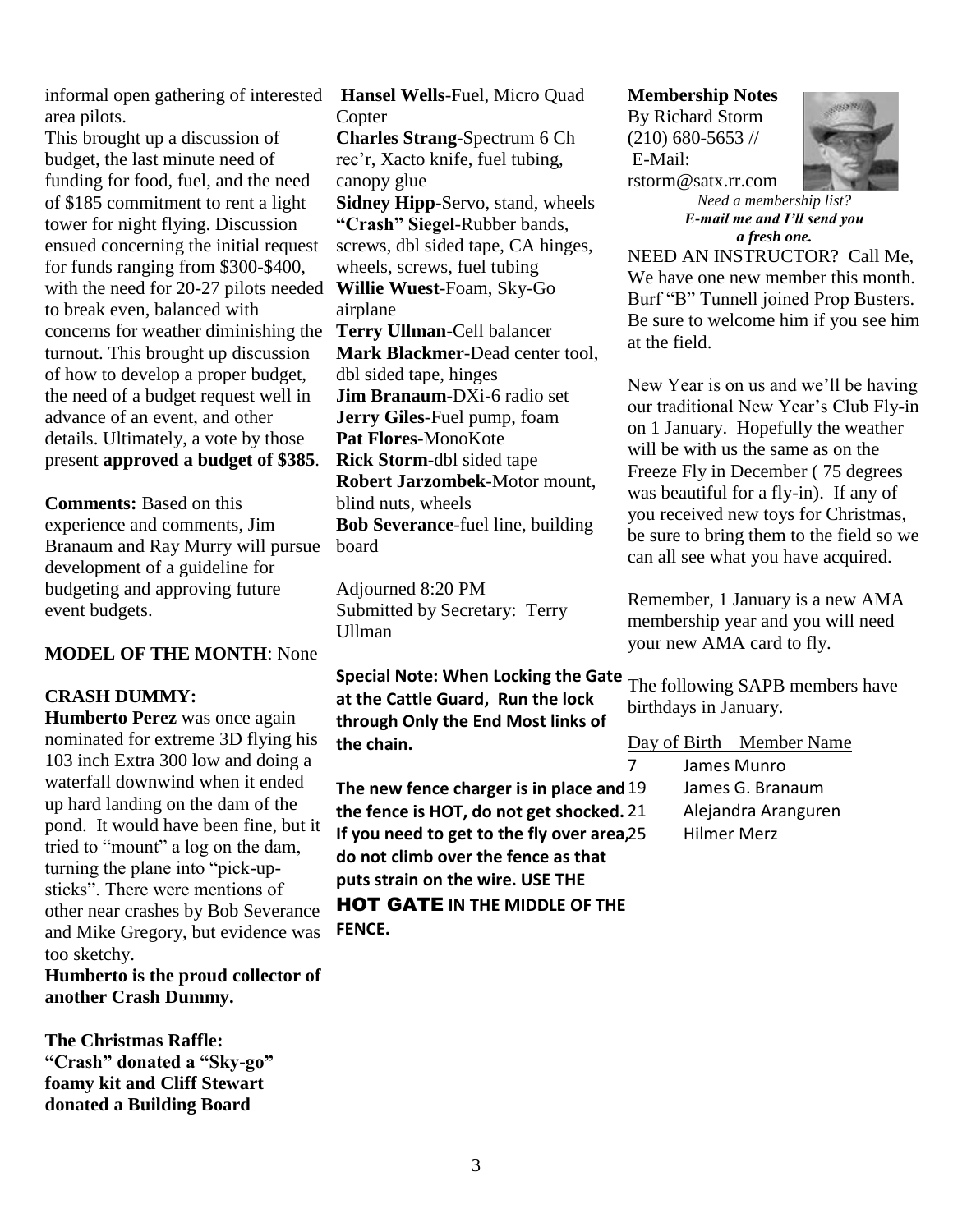**Special Thanks to Hobbytown USA for supporting the Raffle**

**Hobbytown USA 2501 NW Loop 410 San Antonio, TX 78230 (210)348-8697 Fax: (210) 829-8707 [www.hobbytownsatx.com](http://www.hobbytownsatx.com/) e-mail: [sanhobbie@aol.com](mailto:sanhobbie@aol.com)**

**Call Us for All Your Copier, Printer, & FAX Needs**

**Prop Busters Members Receive 5% Discount on All Supplies**

**AMERICOPY, Inc.**

**6075 De Zavala Rd #J San Antonio, TX 78724**

> **210-381-3568 FAX 210-***829-5554*

**Digital Copier/Printers Print/FAX/Copy/Scan High Speed Laser Printers Laser Printer Toner Cartridges Fax Toner & Supplies Maintenance Contracts Nation Wide Delivery**

**Royal Copystar Steve Curtis - Owner**

 **Radio Control Headquarters 14910 Nacogdoches #110 San Antonio, TX 78247 (210) 651-0435 Fax (210) 650-3568 [info@rchqonline.com](mailto:info@rchqonline.com)**

> **Al's Hobbies 7121 Highway 90 West, Suite 150 San Antonio, TX 78227 Voice: (210) 645-1050 Fax: (210) 645-6450 [alshobbies@usa.com](mailto:alshobbies@usa.com)**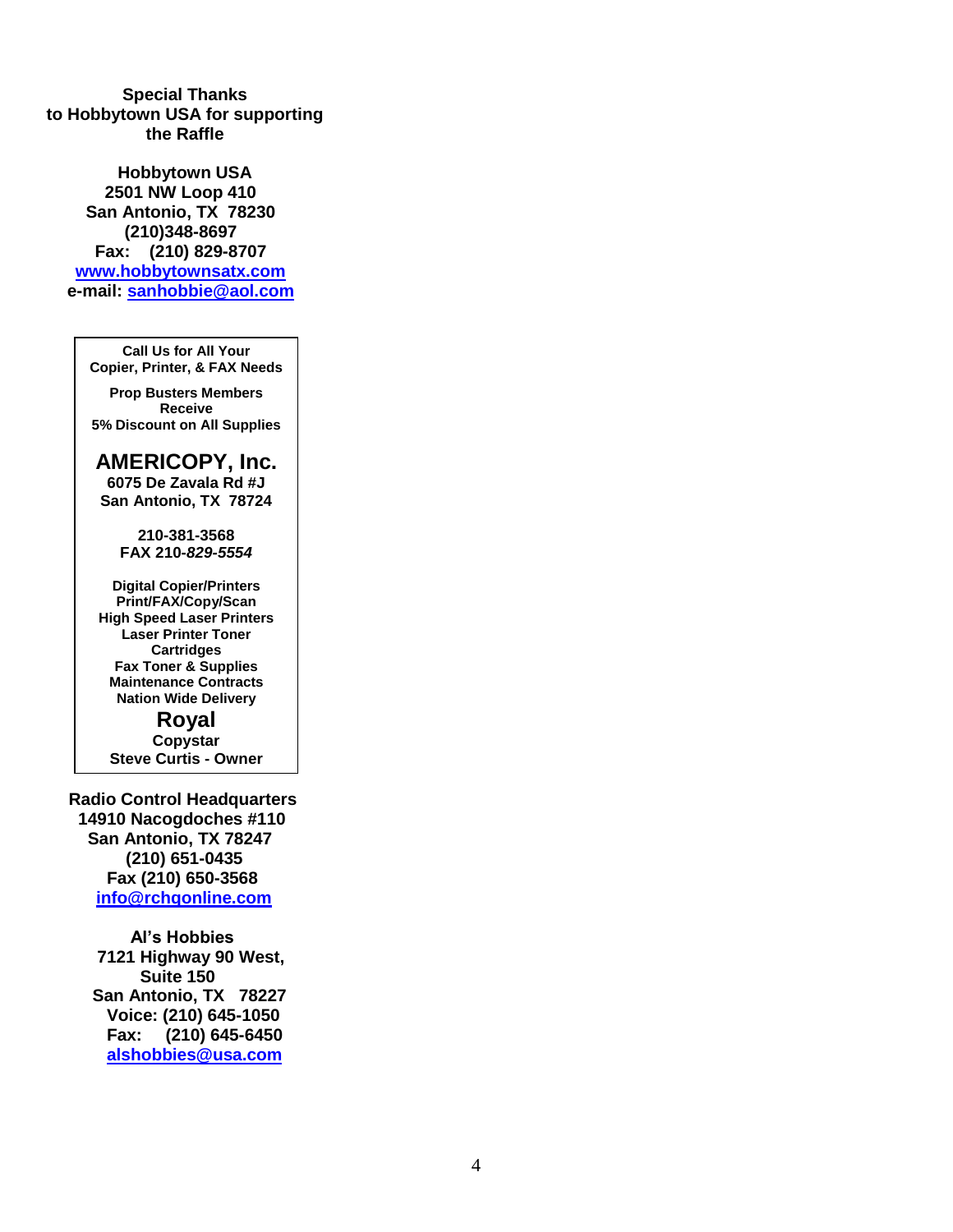December 5, 2014



## Alaska's Know-Before-You-Fly Drone Safety Guidelines

FAA allows the operation of model aircraft, also known as small Unmanned Aircraft Systems (sUAS) or drones, for recreational purposes under the Special Rule for Model Aircraft. Recreational UAS must be operated in accordance with a community-based safety program and the FAA's guidance in Advisory Circular 91-57.

#### What is recreational use of a sUAS (Drones)?

Recreational use is the operation of a sUAS for personal interests and enjoyment, and not for compensation or hire. For example, using a sUAS to take photographs for your own personal use would be considered recreational; using the same device to take photographs or videos for compensation or sale to another individual would be considered commercial. You should check with the FAA for further determination as to what constitutes commercial sUAS operation.

#### SAFETY GUIDELINES FOR RECREATIONAL USERS OF SUAS (DRONES)

- Users should follow community-based safety guidelines, as developed by organizations such as the Academy of Model Aeronautics (AMA)
- Users should fly no higher than 400 feet and remain below surrounding obstacles when possible
- Users must be able to see their sUAS at all times, and use an observer to assist them if needed
- Users should remain well clear and must not interfere with manned aircraft operations, must see and avoid other aircraft and obstacles at all times, must avoid any activity that would cause a manned aircraft pilot to divert from planned operations, and must give way to all other aircraft at all times.
- Users must not intentionally fly over unprotected persons or moving vehicles, and should remain at least 25 feet  $\bullet$ away from individuals and vulnerable property
- Users must contact the airport or control tower before flying within five miles of an airport
- Users should be aware that in addition to public airports, Alaska has many private airstrips as well as bodies of waters used for take-off and landing by float planes and should not fly a UAS in the vicinity of these locations
- $\bullet$ Users should not fly a UAS weighing more than 55 lbs unless it's certified by an aeromodelling community-based organization.
- Users should not fly in adverse weather conditions such as in high winds or reduced visibility
- Users must not fly under the influence of alcohol or drugs
- Users should ensure the operating environment is safe and that the operator is competent and proficient in the  $\bullet$ operation of the sUAS
- Users should not operate on or fly over private property without first obtaining permission from the property  $\bullet$ owner and/or tenant
- Users should not fly near or over sensitive infrastructure or property such as power stations, water treatment facilities, correctional facilities, heavily traveled roadways, government facilities, etc.
- $\bullet$ Users should not conduct surveillance or photograph persons in areas where there is an expectation of privacy without the individual's permission (See AMA's privacy policy)

#### Additional safety resources: AMA National Model Aircraft Safety Code FAA What Can I Do With My Model Aircraft?



This hand-out is a public education resource provided by Alaska's Unmanned Aircraft Systems Legislative Task Force (UASLTF) to raise awareness by providing a brief summary of the laws applicable to sUAS. For more information, contact 907-376-3725 or Rep.Shelley.Hughes@akleg.gov. The UASLTF would like to thank Academy of Model Aeronautics and the Association of Unmanned Vehicle Systems for their joint campaign to promote safe operations of UAS and for providing the safety guidelines listed above. All sUAS operators are responsible for reviewing and complying with applicable state and federal laws that may apply to flying sUAS. While this hand-out provides a summary of the laws applicable to sUAS, users of sUAS should not rely on this hand-out for a full understanding of applicable laws and are responsible for independently reviewing federal and state law before flying sUAS.